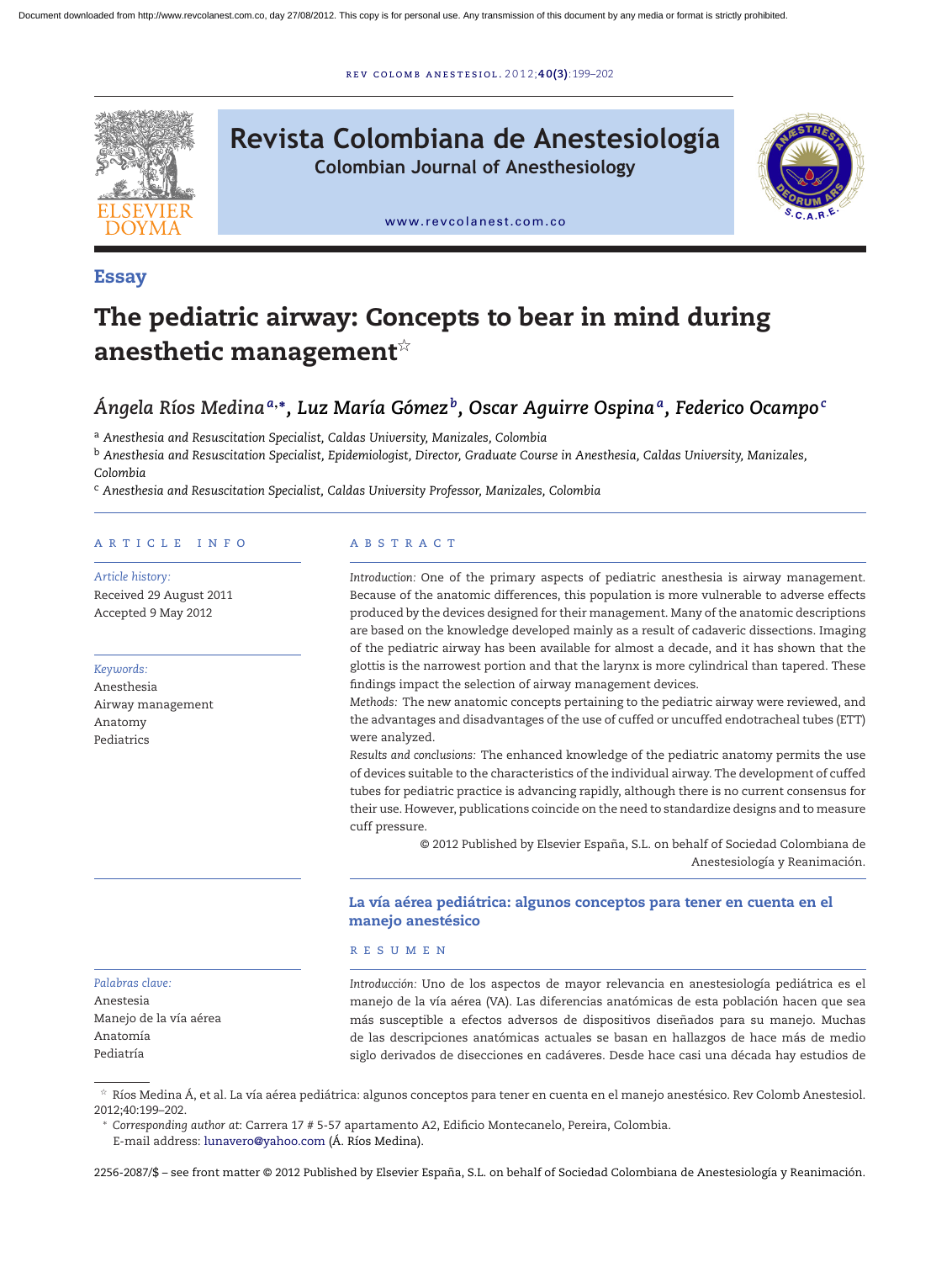imágenes de VA en niños que identifican la glotis como la porción más angosta, y la laringe más cilíndrica que cónica. Estos hallazgos tienen impacto al escoger dispositivos de manejo de VA.

*Métodos:* Se realizó una revisión de nuevos conceptos anatómicos de VA pediátrica y se analizaron pros y contras del uso de tubos endotraqueales con y sin balón.

*Resultados y conclusiones:* El mayor conocimiento de la anatomía pediátrica permite usar dispositivos acordes a las características de la VA del niño. El desarrollo de tubos con balón en la práctica pediátrica es más frecuente, aunque no hay consenso actual para su utilización. En lo que concuerdan las publicaciones es en estandarizar diseños y medir la presión del balón.

© 2012 Publicado por Elsevier España, S.L. en nombre de Sociedad Colombiana de Anestesiología y Reanimación.

#### **Introduction**

One of the most important aspects in pediatric anesthesiology is airway management. For this reason, the adequate use of devices and equipment is a key factor for reducing complications.

Airway anatomy is different in children and adults, in particular in children under 2 years of age. This population has small nares, a large tongue, and a larger head in relation to the body. $1$  In the newborn the neck is short, and the epiglottis is omega-shaped, lax and thrust backwards. The glottis is localized at the level of C3–C4. The larynx has been described as tapered, with its narrowest portion at the level of the cricoid cartilage, in contrast with the cylindrical adult larynx<sup>[3](#page-3-0)</sup> ([Fig.](#page-2-0) 1). However, new evidence has shown that the latter is perhaps not accurate.

This article reviews new concepts regarding the shape of the pediatric larynx and analyzes the pros and cons of the use of cuffed or uncuffed ETT for the management of the airway, based on these new approaches.

#### **What has been the evolution of the anatomical concepts pertaining to the pediatric larynx?**

In 1951, Eckenhoff<sup>[2](#page-3-0)</sup> wrote about the anatomical considerations of the pediatric larynx and their implications for anesthesia. His article was based on descriptions made half a century before by Bayeux, $4$  who reported the findings from anatomic dissections in 15 bodies of children between 4 months and 14 years of age, together with their corresponding plaster models.

Eckenhoff describes the cricoid cartilage as a rigid structure that cannot be distended in order to pass the ETT, and describes how its parts come together to form a ring around the larynx. Although he was clear in stating the risk of extrapolating cadaver findings to live human beings, some anesthesiology textbooks have used those anatomical descriptions of the pediatric airway as reference.<sup>[6](#page-3-0)</sup>

In 2003, Litman et al., $5$  in a study of magnetic resonance imaging, determined the cross-sectional and anteroposterior (AP) diameter at the vocal cords and the cricoid cartilage in 99 children under 14, using deep sedation and spontaneous breathing. In all of them, the narrowest portion was identified at the cross-sectional diameter of the vocal cords. Unfortunately, this publication did not receive much attention and no other researchers echoed those findings up until recently. Dalal et al., $7$  in a study of 128 children under 13, found that measurements of the area, cross-sectional and AP diameters at the vocal cords and the cricoid cartilage, using video bronchoscopy in anesthetized patients with controlled breath-ing, confirmed Litman's report.<sup>[5](#page-3-0)</sup> Although the approaches are different, the glottis is identified as the narrowest portion and the larynx as being more cylindrical than tapered. Litman observes that, although his results show that the narrowest portion of the pediatric airway is at the glottis entrance, functionally the cricoid cartilage is a rigid structure that cannot be distended, and it is the site of the greatest risk for injury.<sup>[8](#page-3-0)</sup> Another finding is that the opening of the cricoid cartilage is elliptical, with a greater AP diameter. This has implications for the way in which the ETT fits, with a higher risk for compres-sion and lateral wall ischemia.<sup>[5,7](#page-3-0)</sup>

Consequently, it is of the utmost importance to have a clear idea about the anatomy and conformation of the pediatric larynx. Diagnostic imaging techniques have shown to be a valuable tool for determining those characteristics and designing safer devices for managing the airway in children.

#### **Has the time come to use cuffed tubes in the pediatric population?**

Until the end of the 1980s, based on studies of the pediatric airway, most authors recommended the use of uncuffed ETT in children under 8 years of age, $9$  using as an argument the possibility of using larger diameter tubes that would create less resistance to the passage of air. However, recent publications suggest that the use of cuffed ETT is safe in this age group.<sup>[10](#page-3-0)</sup>

Today, cuffed tubes are low pressure/high volume tubes, and their advantages include low gas flow, less contamination, lower risk of aspiration, better control of ventilator parameters, and a lower number of intubations $11,12$  ([Table](#page-3-0) 1). Weiss et al., in a study of 2200 of children under 5, reported a lower number of ETT exchanges when cuffed tubes were used, as compared with uncuffed tubes (2.1% *vs.* 30.8%), and less trauma to the airway[.14](#page-3-0)

Newth et al., in a study of 860 critically ill children, reported that cuffed tubes may be used safely for long periods of time, without any short- or long-term sequelae, provided the right size is selected and balloon pressure is monitored regularly.<sup>16</sup>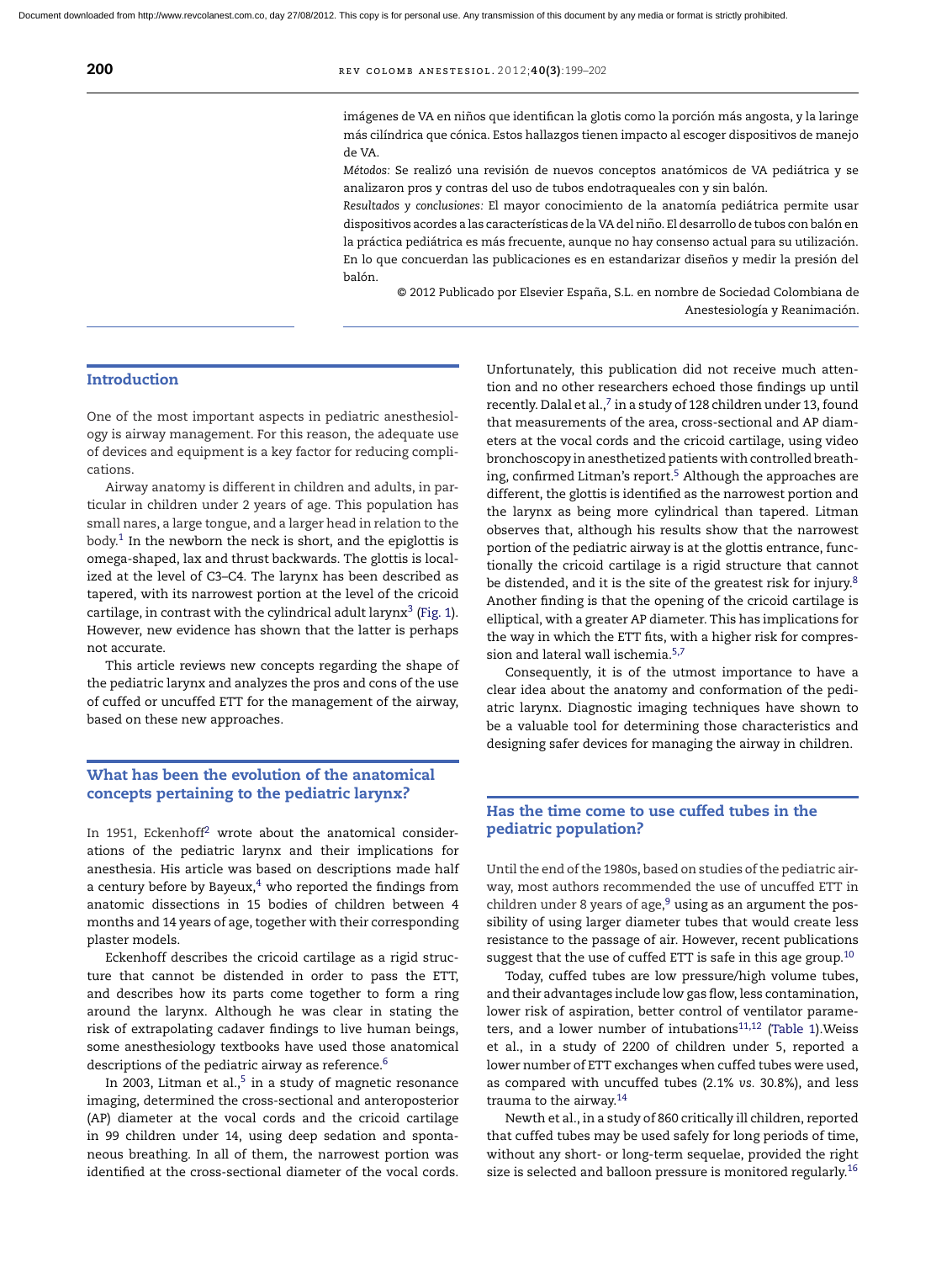r ev colomb ane s t e s iol . 2 0 1 2;**40(3)**:199–202 **201**

<span id="page-2-0"></span>

Fig.  $1 -$  Adult (A) and pediatric larynx (B). The glottic aperture is the narrowest portion of the adult larynx, whereas this **portion is found at the level of the cricoid cartilage in the infant. Source: Private files of the anesthesia group at Caldas University; reproduced with authorization.**

Surveys have found that 25% of anesthetists use cuffed tubes in children under 8 years of age. All anesthetists surveyed, and 45% of the intensivists, reported not checking cuff pressure routinely.[13,18](#page-3-0)

Cuffed tubes have found their way into pediatric anesthesia. Progress has been made in equipment standardization and optimal design. At present, there are marked differences

among the different manufacturers in terms, for example, of the external diameters used for the same internal diameter and cuff design.<sup>14,15</sup> Weiss found 15 types of tubes from four different manufacturers $^{17}$  (Fig. 2).

In conclusion, although there are situations where cuffed tubes are better than uncuffed tubes, both can cause injury to the patient. Short-term intubation, adequate diameter



Fig.  $2 - (A)$  Two classes of endotracheal tubes with the same internal diameter, (B) different external diameter, and (C) **different tip designs.**

**Source: Private files of the anesthesia group at Caldas University; reproduced with authorization.**